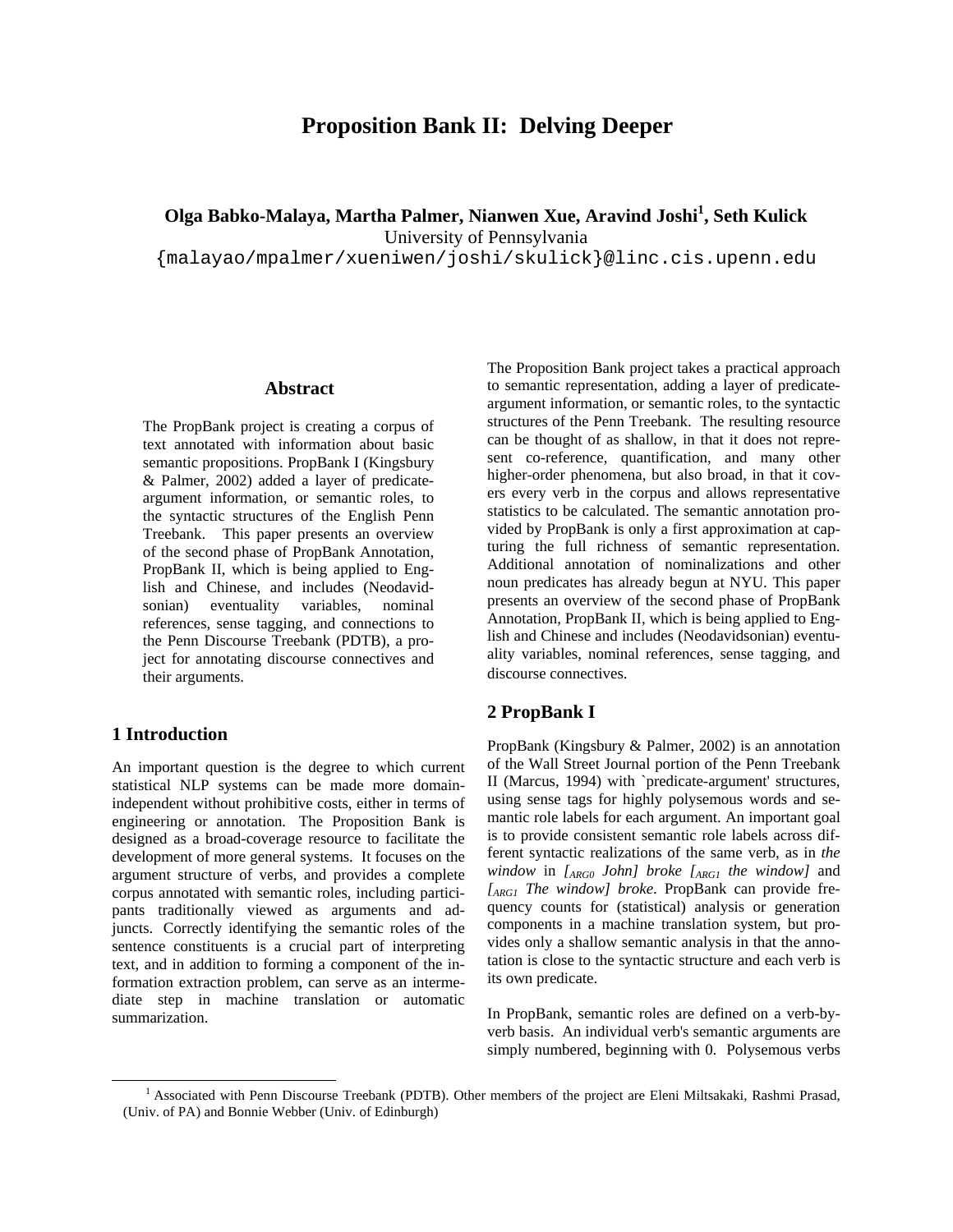have several *Framesets*, corresponding to a relatively coarse notion of word senses, with a separate set of numbered roles, a roleset, defined for each Frameset. For instance, *leave* has both a DEPART Frameset *([ARG0 John] left [ARG1 the room])* and a GIVE Frameset, *([ARG0 I] left [ARG1 my pearls] [ARG2 to my daughter-in-law] [ARGM-LOC in my will].)* While most Framesets have three or four numbered roles, as many as six can appear, in particular for certain verbs of motion. Verbs can take any of a set of general, adjunct-like arguments (ARGMs), such as LOC (location), TMP (time), DIS (discourse connectives), PRP (purpose) or DIR (direction). Negations (NEG) and modals (MOD) are also marked.

The same annotation philosophy has been extended to the Penn Chinese Proposition Bank (Xue and Palmer, 2003). The Chinese PropBank annotation is performed on a smaller (250k words) and yet growing corpus annotated with syntactic structures (Xue et al 2004). The same syntactic alternations that form the basis for the English PropBank annotation also exist in robust quantities in Chinese, even though it may not be the case that the same exact verbs (meaning verbs that are close translations of one another) have the exact same range of syntactic realization for Chinese and English. For example, in (1), "xin-nian/New Year zhao-daihui/reception" plays the same role in (a) and (b), which is the event or activity held, even though it occurs in different syntactic positions. Assigning the same argument label, Arg1, to both instances, captures this regularity. It is worth noting that the predicate "juxing/hold" does not have passive morphology in (1a), despite of what its English translation suggests. Like the English PropBank, the adjunct-like elements receive more general labels like TMP or LOC, as also illustrated in (1). The tag set for Chinese and English PropBanks are to a large extent similar and more details can be found in (Xue and Palmer, 2003).

(1) a. [ARG1 xin-nian/New Year zhao-daihui/reception] [ARGM-TMP jin-tian/today] [ARGM-LOC zai/at diao-yu-tai/Diaoyutai guo-bin-guan/state guest house ju-xing/hold]

"The New Year reception was held in Diaoyutai State Guest House today."

 b. [ARG0 tang-jia-xuan/Tang Jiaxuan] [ARGM-TMP jin-tian/today] [ARGM-LOC zai/at diao-yutai/Diaoyutai guo-bin-guan/state guest house] juxing/hold [arg1 xin-nian/New Year zhao-daihui/reception]

"Tang Jiaxuan was holding the New Year Reception in Diaoyutai State Guest House today."

For polysemous verbs that take different sets of semantic roles, we also distinguish different Framesets. (2) and (3) illustrate the different Framesets of "tongguo/pass", which correspond loosely with major senses of the verb. The Frameset in (2) roughly means "pass by voting" while the Frameset illustrated by (3) means "pass through". The different Framesets are generally reflected in the different alternation patterns, which can serve as a cue for statistical systems performing Frameset disambiguation. (2) is similar to the causative/inchoative alternation (Levin, 1993). In contrast, (3) shows object drop.

(2) a. [ARG0 guo-hui/Congress] zui-jin/recently tongguo/pass le/ASP [ARG1 zhou-ji/interstate yin-hangfa/banking law]

 "The U.S. Congress recently passed the inter-state banking law."

 b. [ARG1 zhou-ji/interstate yin-hang-fa/banking law] zui-jin/recently tong-guo/pass le/ASP

"The inter-state banking law passed recently."

(3) a. [ARG0 huo-che/train] zheng-zai/now tongguo/pass [ARG1 sui-dao/tunnel]

"The train is passing through the tunne."

 b. [ARG0 huo-che/train] zheng-zai/now tongguo/pass.

"The train is passing."

There are also some notable differences between Chinese PropBank and English PropBank. In general, the verbs in the Chinese PropBank are less polysemous, with the vast majority of the verbs having just one Frameset. On the other hand, the Chinese PropBank has more verbs (including static verbs which are generally translated into adjectives in English) normalized by the corpus size.

### **3 Adding Event Variables to PropBank**

Event variables provide a rich analytical tool for analyzing verb meaning. Positing that there is an event variable allows for a straightforward representation of the logical form of adverbial modifiers, the capturing of pronominal reference to events, and the representation of nouns that refer to events. For example, event variables make it possible to have direct reference to an event with a noun phrase, as in (4a) *destruction*, and to refer back to an event with a pronoun (as illustrated in (4b) *That*):

(4) a. *The destruction of Pompeii happened in the 1st century.* 

 b. *Brutus stabbed Caesar. That was a pivotal event in history.*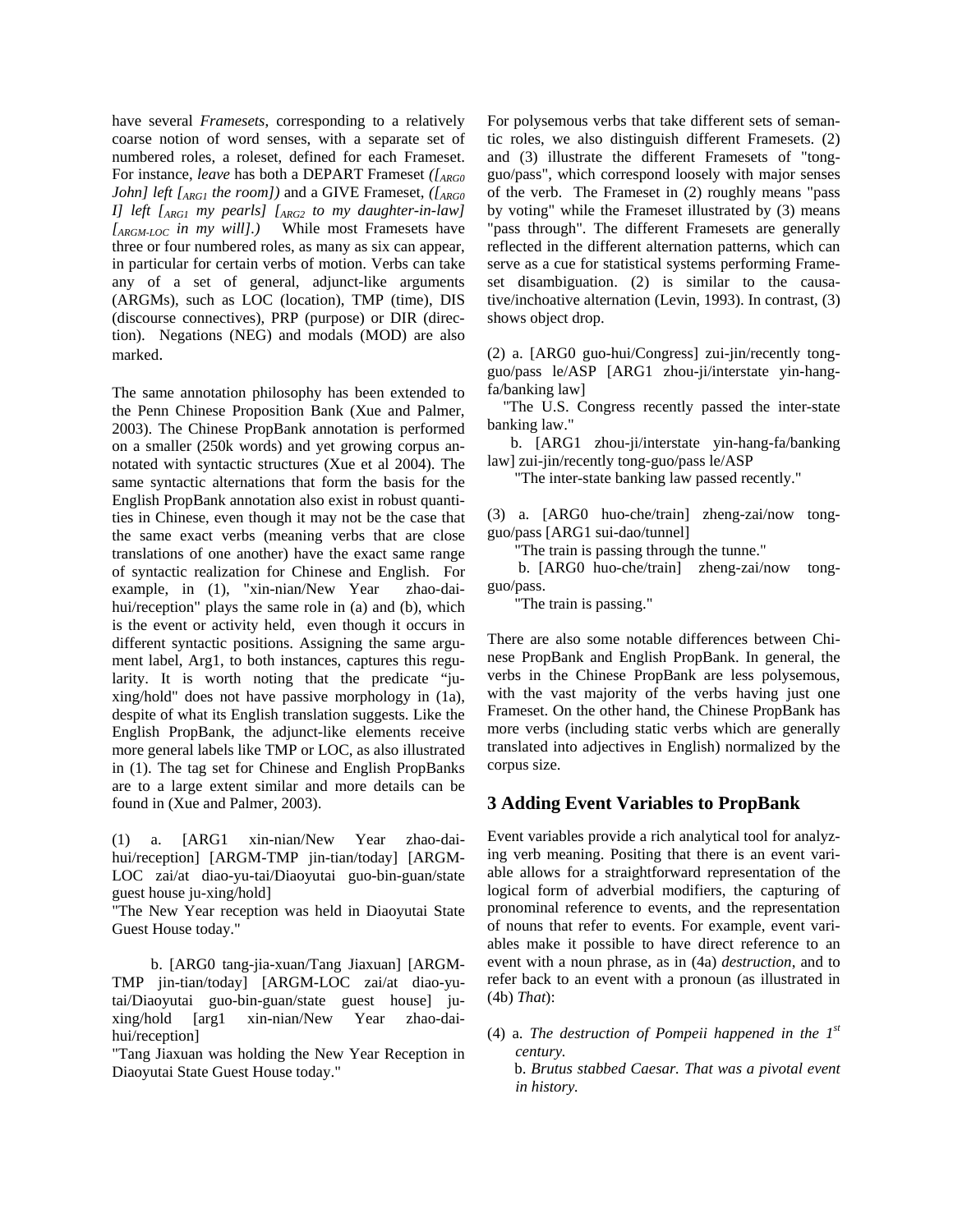PropBank I annotations can be translated straightforwardly into logical representations with event variables, as illustrated in (5), with relations being defined as predicates of events, and Args and ArgMs representing relations between event variables and corresponding phrases.

(5) a. *Mr. Bush met him privately, in the White House, on Thursday.* 

 *b. PropBank annotation* Rel: met Arg0: Mr. Bush ArgM-MNR: privately ArgM-LOC: in the White House ArgM-TMP: on Thursday

 c. *Logical representation with an event variable* ∃e meeting(e) & Arg0(e, Mr. Bush) & Arg1(e, he) & MNR(e, privately) & LOC(e, 'in the White House') & TIME(e, 'on Thursday')

As the representation in (5c) shows, we adopt Neodavidsonian analysis of events, which follows Parsons (1990) in treating arguments on a par with modifiers in the event structure. An alternative analysis is the original Davidsonian analysis of events (Davidson 1967), where the arguments of the verb are analyzed as its logical arguments.

Our choice of a Neodavidsonian representation is motivated by its predictions with respect to obligatoriness of arguments. Under the Davidsonian approach, arguments are logical arguments of the verb and thus must be implied by the meaning of the sentence, either explicitly or implicitly (i.e. existentially quantified). On the other hand, it has been a crucial assumption in PropBank that not all roles must necessarily be present in each sentence. For example, the Frameset for the verb *serve,* shown in (6a) has three roles: Arg0, Arg1, and Arg2. Actual usages of the verb, on the other hand, do not require the presence of all three roles. For example, the sentence in (6b), as its PropBank annotation in (6c) shows, does not include Arg1.

(6) a. serve.01 "act, work": Arg0:worker Arg1:job, project Arg2:employer

> b. *Each new trading roadblock is likely to be beaten by institutions seeking better ways \*trace\* to serve their high-volume clients.*

c. Arg $0:$  \*trace\* -> institutions REL: serve

Arg2: their high-volume clients

As the representations in (7) illustrate, only the Neodavidsonian representation gives the correct interpretation of this sentence.

(7) *Davidsonian representation*:

 ∃e ∃z serve(e, institutions, z, their high-volume clients)

*Neodavidsonian representation*: ∃e serve(e)&Arg0(e, institutions)&Arg2(e, their high-volume clients)

Assuming a Neodavidsonian representation, we can analyze all Args and certain types of modifiers as predicates of events. The types of ArgMs that can be analyzed as predicates of event variables are shown below:

- MNR: to manage businesses profitably
- TMP: to run the company for 23 years
- LOC: to use the notes on the test
- DIR: to jump up
- CAU: because of …
- PRP: in order to ...

Whereas for the most part, translating these adverbials into modifiers of event variables does not require manual annotation, certain constructions need human revision. For example, in the sentence in (8a) the temporal ArgM 'for the past five years' does not modify the event variable e introduced by the verb *manage*, as our automatic translation would predict. The revised analysis of this sentence, given in (8b), follows Krifka 1989, who proposed that negated sentences refer to maximal events – events that have everything that happened during their running time as a part. Annotation of this sentence would thus require us to introduce an additional event variable, the maximal event e', which has a duration 'for the past five years' and has no event of unions managing wage increases as part.

- (8) a. *For the past five years, unions have not managed to win wage increases.* b. ∃e' TMP(e', 'for the past five years') & ∃¬e(e<e' & managing(e) & Arg0(e, unions) &
	- Arg1(e, 'win wage increases'))

Further annotation involves linking empty categories in PropBank to event variables in cases of control, as illustrated in (9), where event variables can be viewed as the appropriate antecedents for PRO, marked as '\*' below:

(9) *The car collided with a lorry, \* killing both drivers.*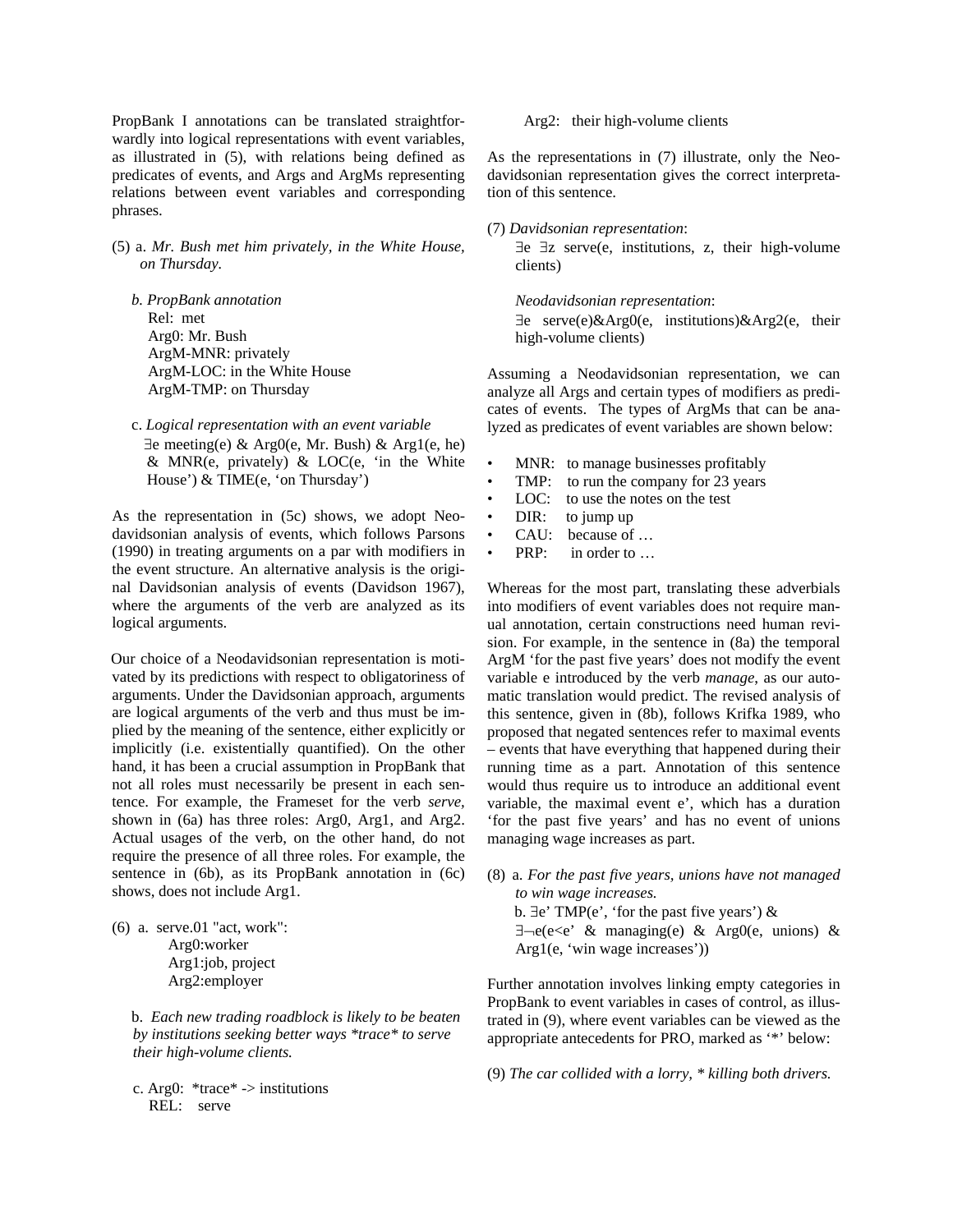And, finally, we will consider tagging variables according to the aspectual class of the eventuality they denote, such as states or events. Events, such as *John built a house*, involve some kind of change and usually imply that some condition, which obtains when the event begins, is terminated by the event. States, on the other hand, do not involve any change and hold for varying amounts of time. It does not make sense to ask how long a state took (as opposed to events), and whether the state is culminated or finished.

This distinction between states and events plays an important role for the temporal analysis of discourse, as the following examples (from Kamp and Reyle 1993) illustrate:

(10) a. *A man entered the White Hart. Bill served him a beer.* 

 b. *I arrived at the Olivers' cottage on Friday night. It was not a propitious beginning to my visit. She was ill and he in a foul mood.* 

If a non-initial sentence denotes an event, then it is typically understood as following the event described by the preceding sentence. For example, in (10a), the event of Bill serving a beer is understood as taking place after the event of 'a man entering the White Hart' was completed. On the other hand, states are interpreted as temporally overlapping with the time of the preceding sentence, as illustrated in (10b). The sentences *she was ill* and *he was in a foul mood* seem to describe a state of affairs obtaining at the time of the speaker's arrival.

As this example illustrates, there are different types of temporal relations between eventualities (as we will call both events and states) and adverbials that modify them, such as temporal overlap and temporal containment. Furthermore, these relations crucially depend on the aspectual properties of the sentence. Translation of PB annotations to logical representations with eventuality variables and tagging these variables according to their aspectual type would thus make it possible to provide an analysis of temporal relations. This analysis should also be compatible with a higher level of annotation of temporal structure (e.g. Ferro et al, 2001).

### **4 Annotation of Nominal Coreference**

Our approach to coreference annotation is based on the recognition of the different types of relationships that might be called "coreference". The most straightforward case is that of two semantically definite NPs that refer to identical entities, as in (11). Anaphoric relations (very broadly defined) are those in which one NP (or possessive adjective) has no referential value of its own but depends on an antecedent for its interpretation.

In some cases this can be relatively simple, as in (12), in which the pronoun *He* takes *John Smith* as its antecedent. However, in some cases, as in (13), the antecedent may not even be a referring expression, or can, as in (14), refer to an entity that may or may not exist, with the non-existent *a car* being the antecedent of *it*. The anaphor does not have to be an NP, as in (15), in which the possessive *their*, which takes *many companies* as its antecedent, is an adjective.

- (11) *John Smith of Company X arrived yesterday. Mr. Smith said that..."*
- (12) *John Smith of Company X arrived yesterday. He said that..."*
- (13) *No team spoke about its system.*
- (14) *I want to buy a car. I need it to go to work*.
- (15) *Many companies raised their payouts by more than 10%.*

Another level of complexity is raised by NPs that are not anaphors, in that they have their own reference (perhaps abstract or nonexistent), but are not in an identity relationship with an antecedent, but rather describe a property of that antecedent. Typical cases of this are predicate nominals, as in (16), or appositives, as in (17), and other cases as in (18).

- (16) *Larry is a university lecturer.*
- (17) *Larry, the chair of his department, became president.*
- (18) *The stock price fell from \$4.02 to \$3.85*

As has been discussed (e.g., van Deemter & Kibble, 2001), such cases have fundamentally different properties than either the identity relationships of (11) or the anaphoric relationships of (12)-(15).

Annotation of nominal co-reference is being done in two passes. The first pass involves annotation of true co-reference between semantically definite NPs`. The issue here is to consider what the semantically definite nouns are. Initially, they are defined as proper nouns (named entities), either as NPs (*America*) or prenominal adjectives (*American politicians*).

(19) *The last time the S&P 500 yield dropped below 3% was in the summer of 1987... There have been only seven other times when the yield on the S&P 500 dropped....* 

It is reasonable to expand this to definite descriptions, so that in (19), *the S&P 500 yield* and *the yield on the S&P 500* are marked as coreferring. However, some definite NPs can refer to clauses, not NPs, such as *The pattern* in (20), and we will not do such cases of clausal antecedents on the first pass.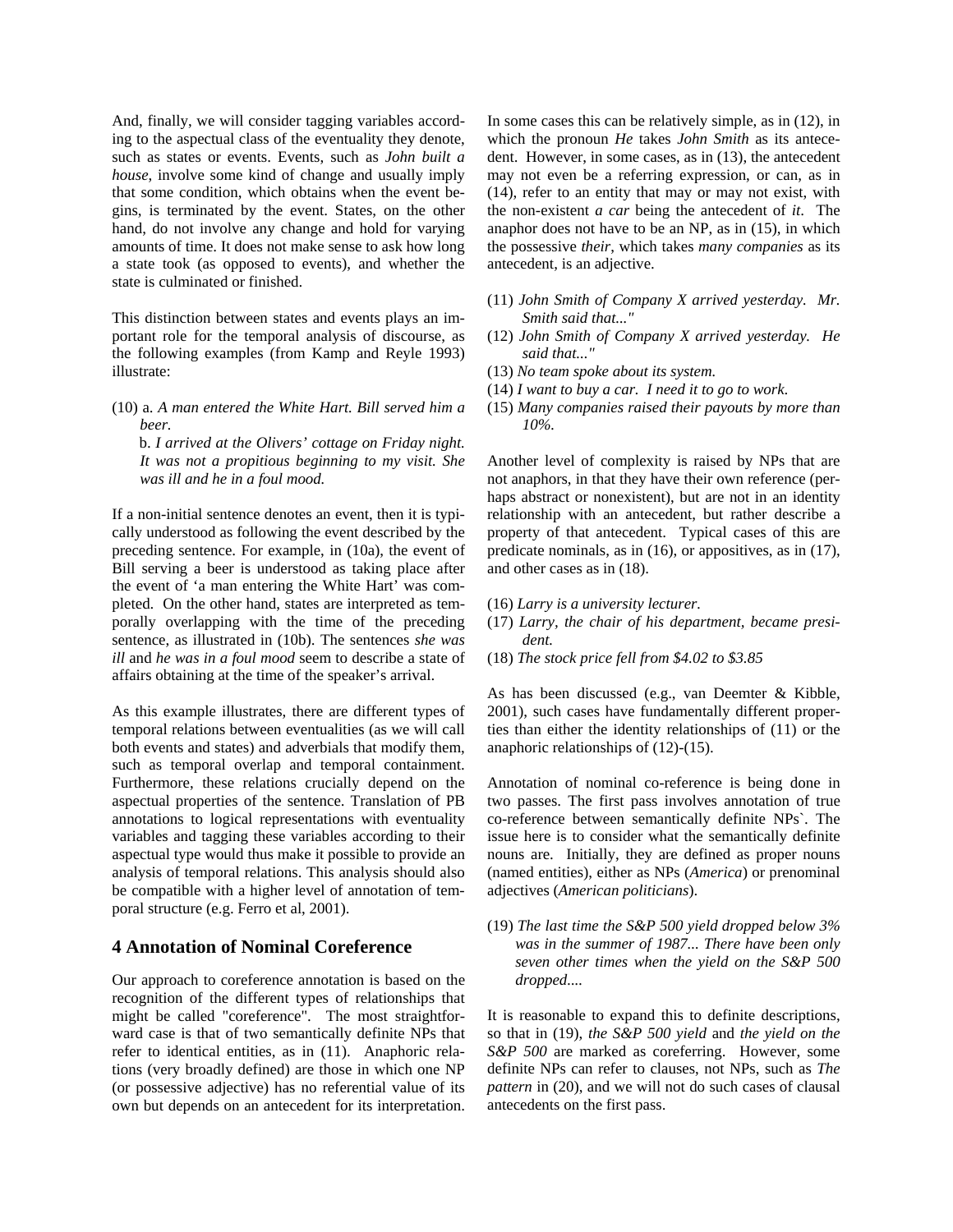#### (20) *The index fell 40% in 1975 and jumped 80% in 1976. The pattern is an unusual one.*

Anaphoric relations are being done on a "need-toannotate" basis. For each anaphoric NP or possessive adjective, the annotator needs to determine its antecedent. As discussed, this is a different type of relation than identity, and this distinction will be noted in the annotation. The issue here is what we consider an anaphoric element to be. We consider all cases of pronouns, possessives, reflexives, and NPs with *that/those* to be potential cases of anaphors (again, broadly defined). However, as with definite NPs, we only mark those that have an NP antecedent, and not clausal antecedents. For example, in (21), *it* refers to *the current 3.3% reading*, and so would be marked as being in an antecedent-anaphor relation. In (22), *it* refers to *having the dividend increases*, which is not an NP, and so would not be marked as being in an anaphor relation in the first pass. Similar considerations apply to potential anaphors like *those NP*, *that NP*, etc.

- (21) *...the current 3.3% reading isn't as troublesome as it might have been.*
- (22) *Having the dividend increases is a supportive element in the market outlook, but I don't think it's a main consideration".*

Note that placing the burden on the anaphors to determine what gets marked as being in an anaphorantecedent leaves it open as to what the antecedent might be, other than the requirement just mentioned of it being an NP. Not only might it be non-referring NPs as in  $(13)$  or  $(14)$ , it could even be a generic, as in  $(23)$ , in which *books* is the antecedent for *they*.

#### (23) *I like books. They make me smile.*

The second pass will tackle the more difficult issues:

1. Descriptive NPs, as in (16)-(18). While the information provided by these cases would be extremely valuable for information extraction and other systems, there are some uncertain issues here, mostly focusing on how such descriptors describe the antecedent at different moments in time and/or space. The crucial question is therefore what to take the descriptor to be.

#### (24) *Henry Higgins might become the president of Dreamy Detergents.*

For example, in (18), it can't be just *\$4.02* and *\$3.85,* since this does not include information about \*when\* the stock price had such values. The same issue arises for (17). As van Deemter & Kibble point out, such cases can interact with issues of modality in uncertain ways, as illustrated in (24). Just saying that in (24) *the president of Dreamy Detergents* is in the same type of relationship with *Henry Higgins* as *a university lecturer* is with *Larry* in (16) would be very misleading.

2. Clausal antecedents - Here we will handle cases of *it* and other anaphor elements and definite NPs referring to non-NPs as antecedents, as in (21). This will most likely be done by referring to the eventuality variable associated with the antecedent.

### **5 Linking to the Penn Discourse Treebank (PDTB)**

The Penn Discourse Treebank (PDTB) is currently being built by the PDTB team at the University of Pennsylvania, providing the next appropriate level of annotation: the annotation of the predicate argument structure of connectives (Miltsakaki et al 2004a/b). The PDTB project is based on the idea that discourse connectives can be thought of as predicates with their associated argument structure. This perspective of discourse is based on a series of papers extending lexicalized treeadjoining grammar (LTAG) to discourse (DLTAG), beginning with Webber and Joshi  $(1998)<sup>2</sup>$  This level of annotation is quite complex for a variety of reasons, such as the lack of available literature describing discourse connectives and frequent occurrences of *empty* (lexically null) connectives between two sentences that cannot be ignored. Also, unlike the predicates at the sentence level, some of the discourse connectives, especially discourse adverbials, take their arguments anaphorically and not structurally, requiring an intimate association with event variable representation.

The long-range goal of the PDTB project is to develop a large scale and reliably annotated corpus that will encode coherence relations associated with discourse connectives, including their argument structure and anaphoric links, thus exposing a clearly defined level of discourse structure and supporting the extraction of a range of inferences associated with discourse connectives. This annotation will reference the Penn Treebank (PTB) annotations as well as PropBank.

In PDTB, a variety of connectives are considered, such as subordinate and coordinate conjunctions, adverbial connectives and implicit connectives amounting to a total of approximately 20,000 annotations; 10,000 im-

 <sup>2</sup>  $2$  The PDTB annotations are deliberately kept independent of DLTAG framework for two reasons: (1) to make the annotated corpus widely useful to researchers working in different frameworks and (2) to make the annotation task easier, thereby increasing interannotator reliability.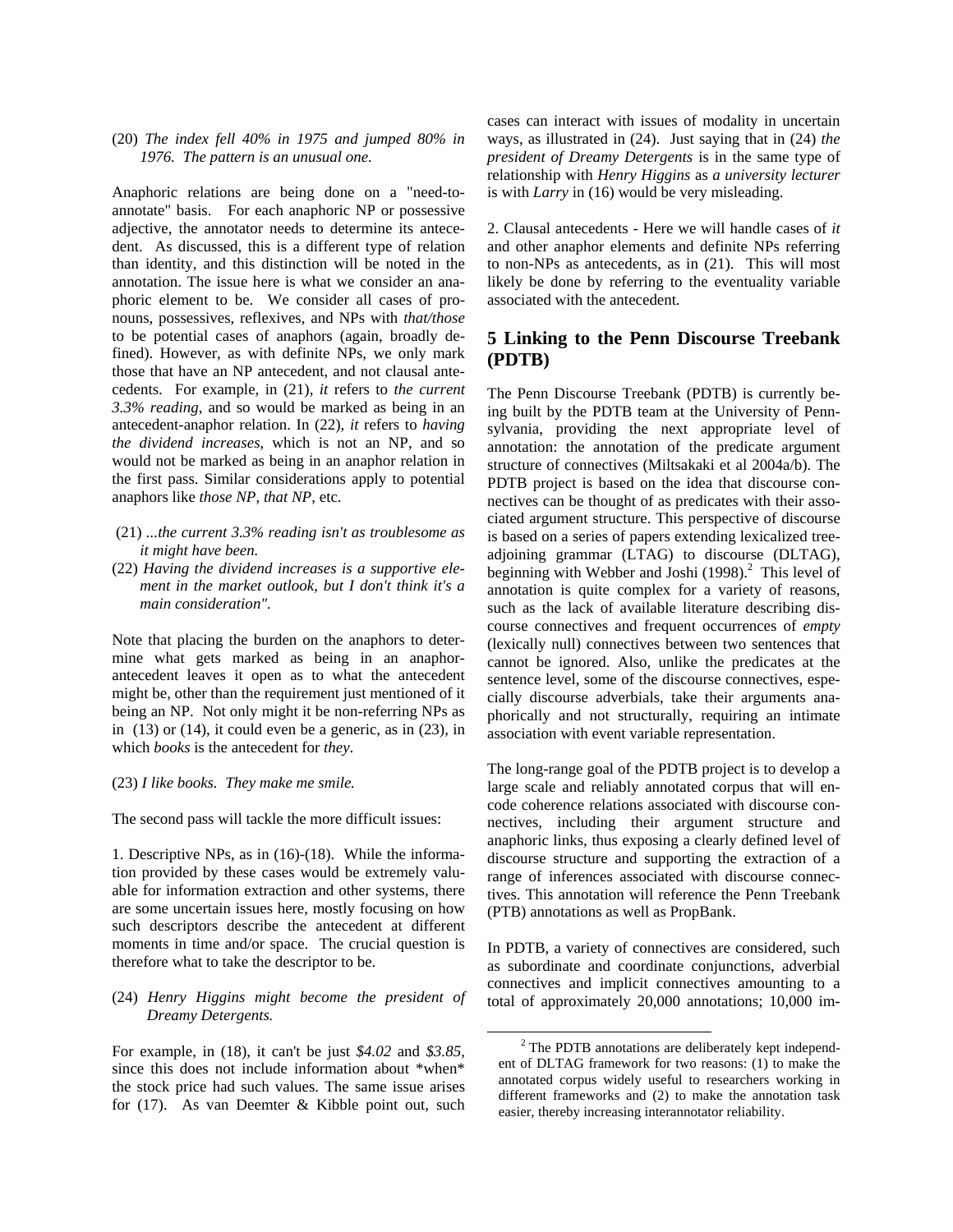plicit connectives and 10,000 annotations of the 250 explicit connectives identified in the corpus (for details see (Miltsakaki et al 2004a and Miltsakaki et al 2004b). Current annotations in PDTB are performed by four annotators. Individual annotation proceeds one connective at a time. This way, the annotators quickly gain experience with that connective and develop a better understanding of its predicate-argument characteristics. For the annotation of implicit connectives, the annotators are required to provide an explicit connective that best expressed the inferred relation.

The PDTB is expected to be released by November 2005. The final version of the corpus will also contain characterizations of the semantic roles associated with the arguments of each type of connective as well as links to PropBank.

### **6. Annotation of Word Senses**

The critical question with respect to sense tagging involves the choice of senses. In other words, which sense inventory, and which level of granularity with respect to that sense inventory? The PropBank Frames Files for the verbs include coarse-grained sense distinctions based primarily on usages of a verb that have different numbers of predicate-arguments. These are termed Framesets – referring to the set of roles for each one and the corresponding set of syntactic frames. We are currently sense-tagging the annotated predicates for lemmas with multiple Framesets, which can be done quickly and accurately with an inter-annotator agreement of over 90%. The distinctions made by the Framesets are very coarse, and each one would map to several standard dictionary entries for the lemma in question. More fine-grained sense distinctions could be useful for Automatic Content Extraction, yet it remains to be determined exactly which distinctions are necessary and what methodology should be followed to provide additional word sense annotation.

Palmer et al (2004b) present an hierarchical approach to verb senses, where different levels of sense distinctions, from PropBank Framesets to WordNet senses, form a continuum of granularity. At the intermediate level of sense hierarchy we are considering manual *groupings* of the SENSEVAL-2 verb senses (Palmer, et.al., 2004a), developed in a separate project. Given a large disagreement rate between annotators (average inter-annotator agreement rate for Senseval-2 verbs was only 71%), verbs were grouped by two or more people into sets of closely related senses, with grouping differences being reconciled, and the sense groups were used for coarsegrained scoring of the systems. These groupings of WordNet senses were shown to reconcile a substantial portion of the manual and automatic tagging disagreements, showing that many of these disagreements are fairly subtle. Using the *groups* as a more coarse-grained set of sense distinctions improved ITA and system scores by almost 10%, to 82% and 69%, respectively (Palmer, et. al. 2004a).

We have been investigating whether or not the groups can provide an intermediate level of hierarchy in between the PropBank Framesets and the WN 1.7 senses. Based on our existing WN 1.7 tags and Frameset tags of the Senseval2 verbs in the Penn Treebank, 95% of the verb instances map directly from sense groups to Framesets, with each Frameset typically corresponding to two or more sense groups. Using the PropBank coarse-grained senses as a starting place, and WordNet sense tagging for over 1000 verbs produced automatically through mapping VerbNet to PropBank (Kipper, et. al., 2004), we have the makings of a large scale tagging experiment on the Penn Treebank. This will enable investigations into the applicability of clearly defined criteria for sense distinctions at varying levels of granularity, and produce a large, 1M word corpus of sense-tagged text for training WSD systems

The hierarchical approach to verb senses, as utilized by most standard dictionaries as well as Hector (Atkins, '93), and as applied to SENSEVAL-2, presents obvious advantages for the problem of Word Sense Disambiguation. The human annotation task is simplified, since there are fewer choices at each level and clearer distinctions between them. The automated systems can combine training data from closely related senses to overcome the sparse data problem, and both humans and systems can back off to a more coarse-grained choice when fine-grained choices prove too difficult.

# **Conclusion**

This paper has presented an overview of the second phase of PropBank Annotation, PropBank II, which is being applied to English and Chinese. It includes (Neodavidsonian) eventuality variables, nominal references, an hierarchical approach to sense tagging, and connections to the Penn Discourse Treebank (PDTB), a project for annotating discourse connectives and their arguments.

# **References**

Atkins, S. (1993) Tools for computer-aided corpus lexicography: The Hector Project. *Actu Linguistica Hunguricu*, 41:5-72.

Carlson, L., Marcu, D. and Okurowski, M. E. (2002). *Building a Discourse-Tagged Corpus in the Framework of*